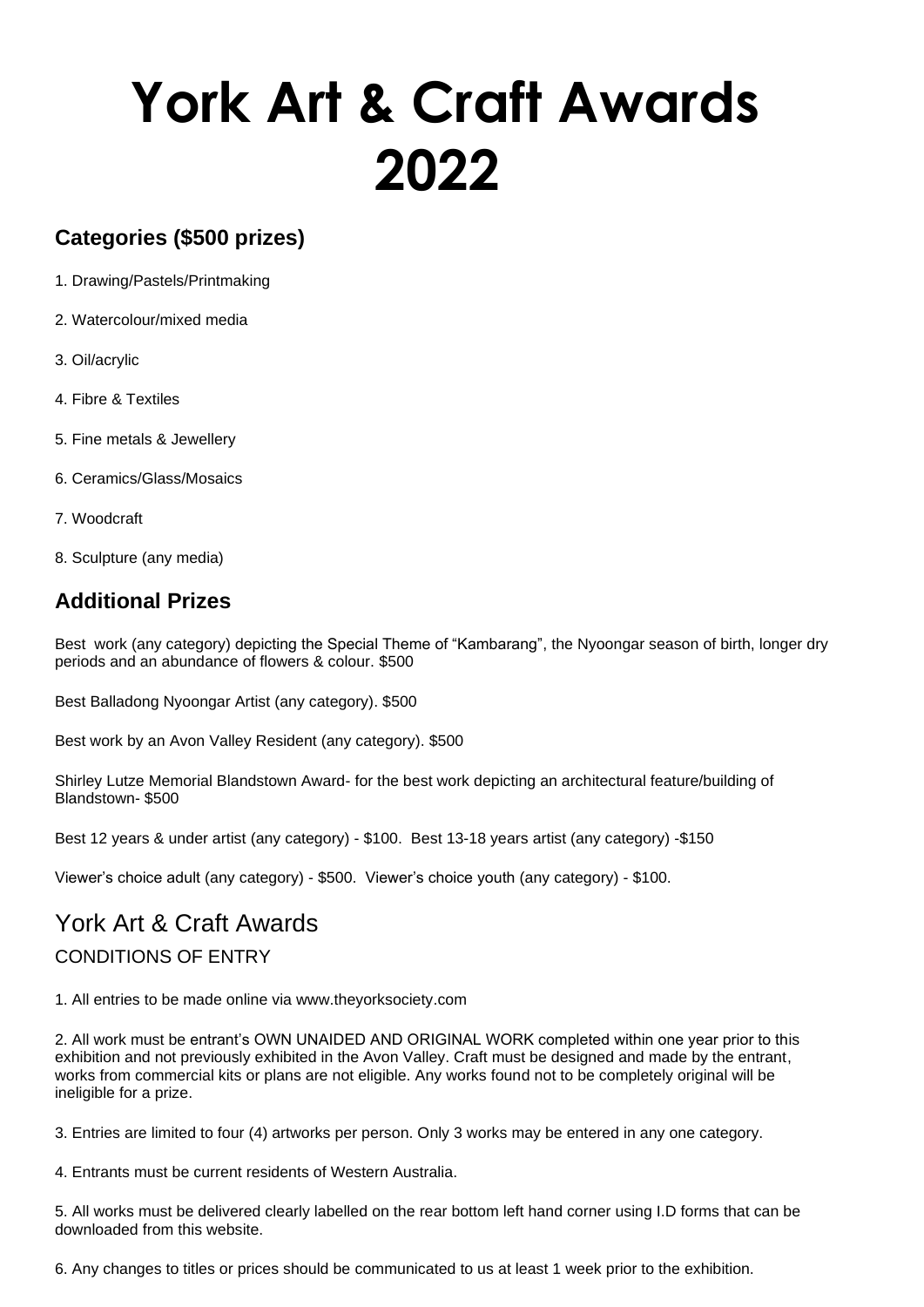7. Works must be suitably presented to exhibition standard. Artworks, framed or unframed, must not exceed 1.5m in either direction including the frame. Entries must be fitted with secure wire/cord for hanging. A \$10.00 fee per work will be levied at delivery if a wire /cord needs to be added.

8. Mosaic works must not exceed 1m in height or width for wall hanging works or take up more than 1m x 1m of floor space for free standing items. Free standing sculptures should not exceed 1.5m in height or take up more than 1m x 1m of floor space.

9. All artworks, except those entered by entrants aged 18 and under, should be for sale. A commission of 25% will be charged on the GST exclusive price of all sales. (Note: Artist's asking price must include commission and GST if applicable.)

10. The Committee reserves the right to reject or reclassify any exhibit. Entry fees are not refundable. LATE ENTRIES WILL NOT BE ACCEPTED except by the discretion of the Arts Coordinator.

### **Entries close 5pm.11th September 2022.**

11. The judging panel will view all entries received. The organisers reserve the right to select works for exhibition and some works may possibly not be exhibited. If, in the judges' opinion, there is no entry of an adequate standard in a section, they may refrain from making an award. The judges' decision is final and no correspondence will be entered into. Awarding of prizes is at the judges' discretion. There must be at least 3 entries into a category for an award to be granted. If a category has less than three entries those entries will be exhibited and will be available for sale but will not be judged and no award will be given.

12. Exhibitors are responsible for their own insurance. No liability is accepted for any loss or damage at depots or during transit. The York Society will take all reasonable care during the Exhibition but accepts no responsibility for damage to works while they are in the custody of the Society or its agents.

13. All proceeds from the sale of artworks will be processed within 35 days of the Exhibition.

14. The Committee reserves the right to allow any works entered to be reproduced in any medium for the purpose of promotion or publication.

15. LAW: All entries must comply with Australian Law; this is the full responsibility of the Artist. The laws will include Copyright, Indigenous and Cultural Law and Local, State and Federal Law.

#### **DELIVERY OF WORKS TO YORK**

Entries should be delivered to the Lesser Hall of the York Town Hall. You will be asked to unpack your own works and take the wrapping away with you. An unpacking table will be provided for your convenience.

#### **Sunday 2nd October 10-5pm**

#### **Monday 3rd October 10-5pm**

#### **Tuesday 4th October 10-12 noon**

Couriered works should be labelled to arrive at the York Town Hall between these dates.

If you need to deliver works early please email us at [arts.yorksociety@westnet.com.au](mailto:arts.yorksociety@westnet.com.au) and we will endeavour to help you.

## **DELIVERY to DEPOTS**

For your convenience we are able to offer 3 Perth depots for delivery and collection. The courier fee is \$30 (per artist not per work and applies to transport for both directions) which should be paid, and the appropriate depot selected, when entering your works online.

**Myaree**: Master Picture Framers, 3/106 Norma Road, Myaree Phone: 93302291 22,23,26,27 September 11am - 4pm for our courier to collect in the early afternoon of the 28<sup>th</sup> September.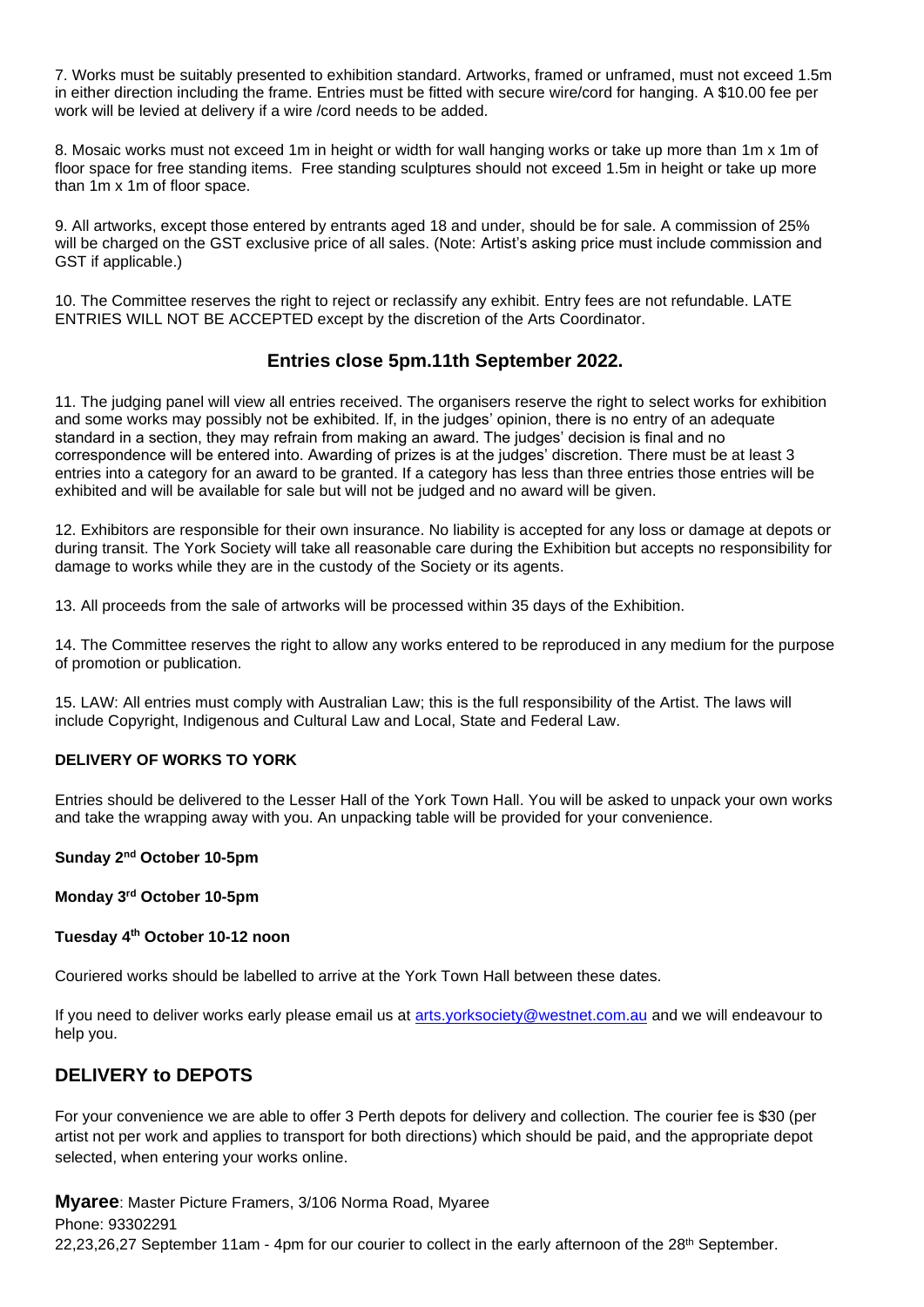

**North Perth**: Fitzgerald Photo (and Custom Framing), 350 Fitzgerald Street, Nth Perth Phone: 93283778 22, 23, 27 September (closed on Mondays) 9am - 4pm for our courier to collect on the morning of the  $28<sup>th</sup>$ September.

**Fremantle**: Primary Securities, 3 Shuffey Street, Fremantle. Phone: 94305262 22,23,26,27 September 10am - 4pm for our courier to collect on the morning of the 28<sup>th</sup> September

# **COLLECTION OF WORKS FROM YORK**

Works may be collected only from York Society stewards at the end of the exhibition. Works, whether sold or unsold will not be released before closure of the exhibition. Persons other than entrants or purchasers may collect works only with written authority from the owner/artist.

**Sunday 16th October 4.15- 6pm** - York Town Hall after closure of the Exhibition

**Monday 17th October 10-1pm** - The Lesser Hall of the York Town Hall

**Tuesday 18th October 10-3pm** - The York Archive Building cnr Ford Street and Avon Tce

## **COLLECTION FROM DEPOTS**

**Myaree**: Master Picture Framers, 3/106 Norma Road, Myaree. Phone: 93302291 Thursday 20th, Friday 21st October, Monday 24th October 11am - 4pm

If none of these days are convenient please ring Master Picture Framers for an alternative day/time.



**North Perth**: Fitzgerald Photo (and Custom Framing) 350 Fitzgerald Street, Nth Perth. Phone: 93283778

Thursday 20<sup>th</sup>, Friday 21<sup>st</sup> October, Tuesday 25<sup>th</sup> October 11am - 4pm

If none of these days are convenient please ring Fitzgerald Photo for an alternative day/time.

**Fremantle**: Primary Securities, 3 Shuffey Street, Fremantle.

Phone: 94305262

Thursday 20<sup>th</sup>, Friday 21<sup>st</sup> October, Monday 24<sup>th</sup> October 11am - 4pm

If none of these days are convenient please ring Primary Securities for an alternative day/time.

Our depots provide us with a valuable service so please treat them well. They cannot provide you with

information about the Art & Craft Awards.

Uncollected art works will become the property of the York Society if not collected after 30 days.